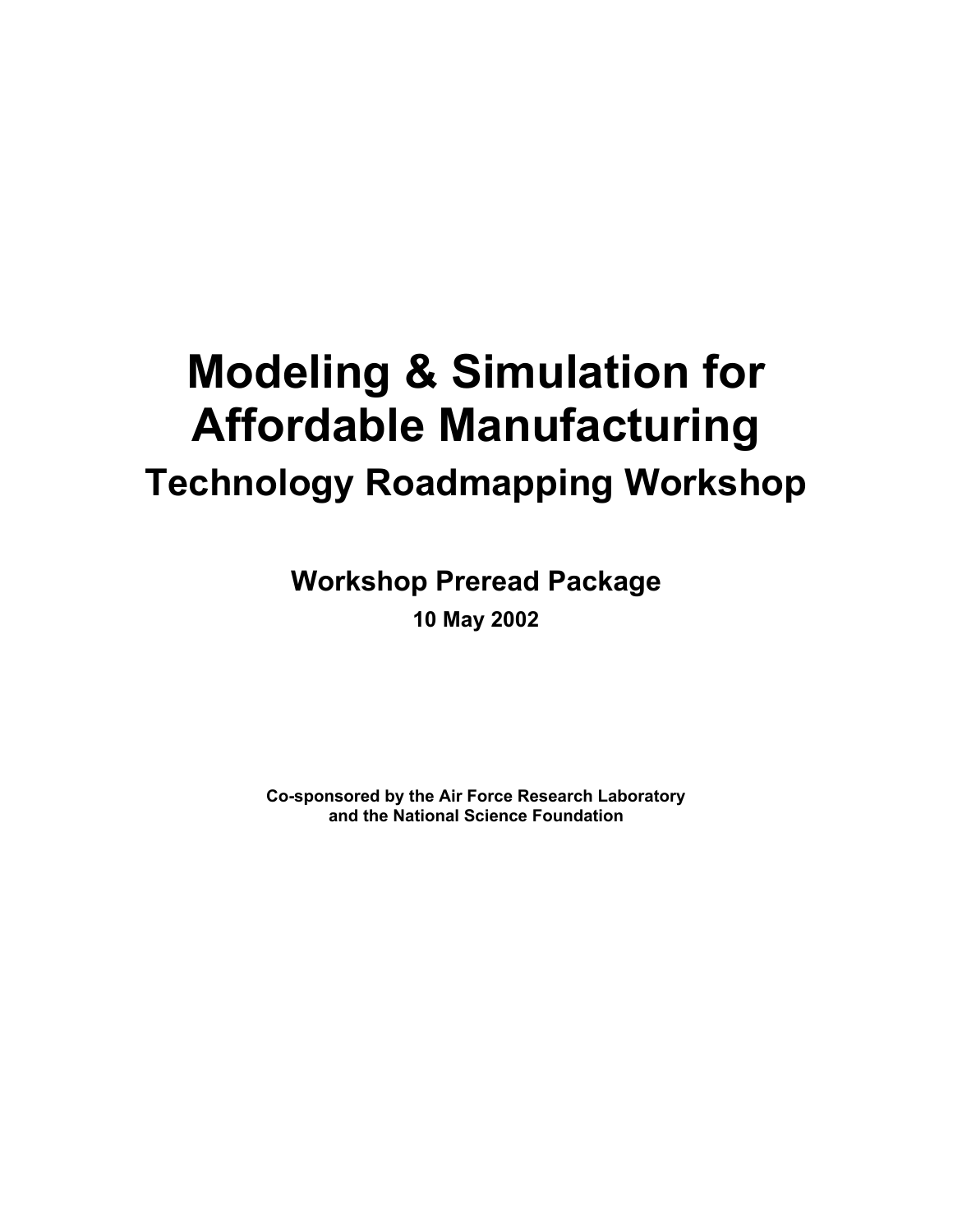## **CONTENTS**

| <b>APPENDICES</b> |  |
|-------------------|--|
|                   |  |
|                   |  |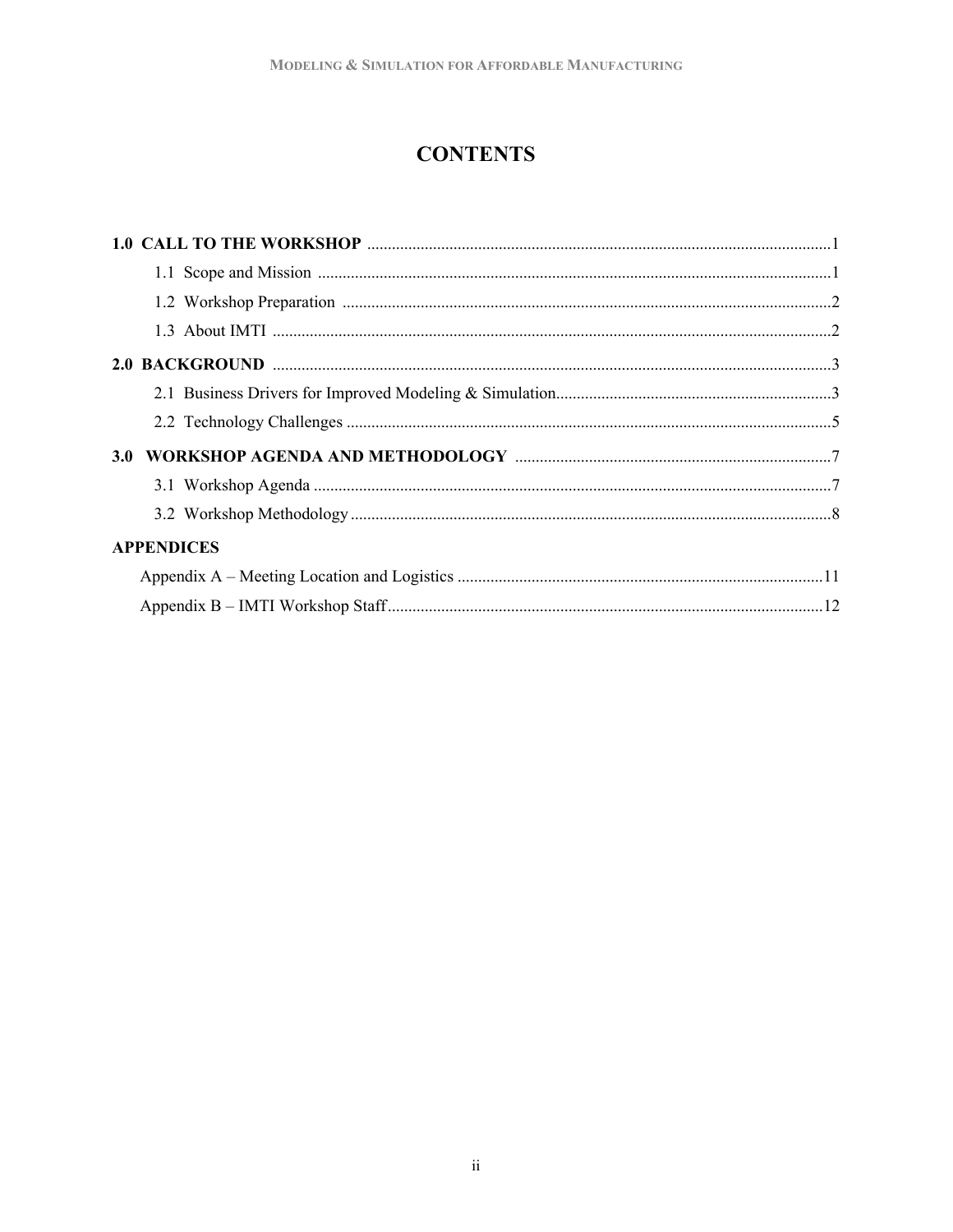### **1.0 Call to the Workshop**

#### **1.1 Scope and Mission**

The Air Force Research Laboratory (AFRL) Materials and Manufacturing Directorate and the National Science Foundation (NSF) are co-sponsoring a workshop on "Modeling & Simulation for Affordable Manufacturing." The goal is to define and document a common vision for the development and application of modeling and simulation (M&S) tools for radical reform of the manufacturing phase of the product acquisition cycle. The workshop will develop a plan to achieve the vision, and incorporate this input into a technology roadmap. The roadmap will define the current state of M&S application in this area, the vision for the future, and a migration strategy to realize the vision.

The workshop will be held May 20-23 at Lake Buena Vista, Florida at the Sheraton Safari Hotel. The activities will begin at 6 p.m. on Monday, May 20 with a dinner and an introduction to the workshop goals and methodology. The workshop will adjourn at noon on Thursday, May 23 in time for afternoon flights. Further information on meeting logistics is provided in Appendix A.

The workshop participants represent a broad cross-section of knowledge in the development and application of M&S in design and manufacturing. While the major thrust of the activity is for the aerospace and aeronautics sectors, the challenges and solutions are common across many sectors. Therefore, the participants include representatives of the automotive, electronics, consumer products, chemical, process industries and other sectors; leading representatives of the M&S academic community also will participate.

The workshop will address goals of M&S for design and manufacturing. This scope includes the process of product creation, from concept definition through design and manufacture. The major emphasis of the workshop is on exploitation of M&S technologies to accelerate the pace and accuracy of the design process, thereby yielding products that can be produced at a lower life-cycle cost.

Figure 1 indicates the scope of the workshop within the context of the product life cycle. The major emphasis of the workshop is inside the circle of Figure 1 – on the product realization phases (i.e., design and



**Figure 1. Design and manufacturing are closely interrelated elements of the product life cycle.**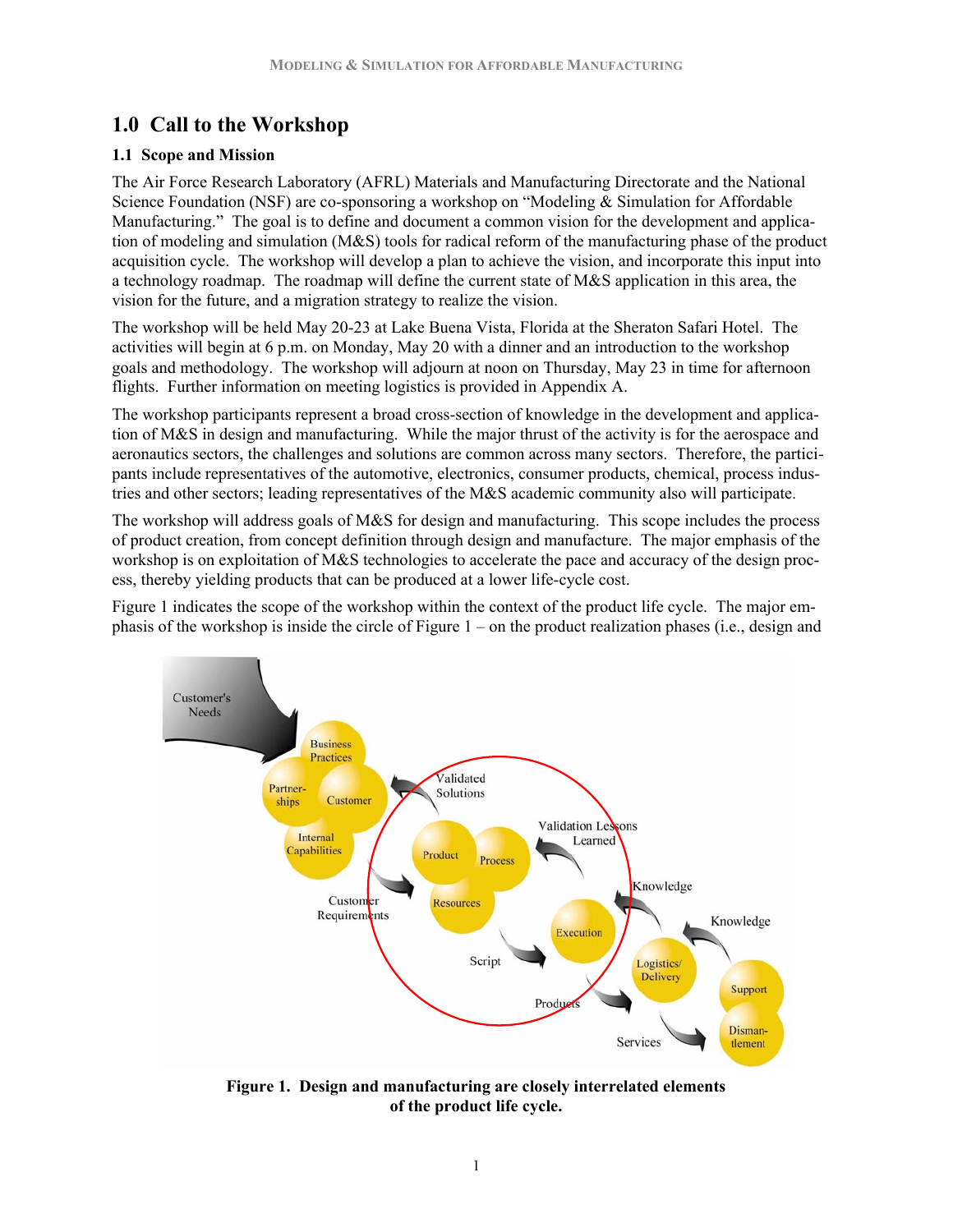manufacturing) of the product life cycle. We show the total cycle here to illustrated the connectivity and dependency of all phases.

The DoD has invested heavily in M&S over the past few years to reduce the time and cost of developing and deploying new weapon systems. The corollary objective is to assure that the systems fielded are optimized for cost-effectiveness and for ability to perform their intended mission – both in their own mission context and as part of the overall "system of systems" that all must work together in the military theater of operations.

#### **1.2 Workshop Preparation**

The workshop will be two and a half days of intensive facilitated brainstorming and structured discussion. All participants are encouraged to arrive ready to work and committed to making the team process a success. Dress code is business casual.

IMTI will provide the facilitation services for the workshop and roadmap preparation; the workshop participants will deliver the content for the roadmap and assure that the content is faithfully represented in all deliverable documents. Since one goal of the workshop and the roadmap is to provide an accurate snapshot of the current state of M&S technology and applications, we ask you to come prepared with examples, facts, and figures. If your organization has a success story or a best practice or a specific technology barrier to share with the group, please bring it with you on disk to the workshop. You can also send any background material in advance to Doug Marks at  $dmarks1$  ( $Q$ ) $cf.$  rr.com.

We also ask that you read this package thoroughly to get acquainted with the workshop methodology (Section 3), functional model (Section 4), and the *Relevant R&D Abstracts* document provided separately with this preread package.

#### **1.3 About IMTI**

The Integrated Manufacturing Technology Initiative (IMTI, Inc.) is a non-profit organization dedicated to facilitating cooperative research and development that attacks the technology challenges facing U.S. manufacturing organizations. IMTI was formed by agreement of five government agencies (DoD, DOE, NSF, NASA, and DOC) and several leading corporations with the mindset that a neutral broker is needed to systematically support the nation's manufacturing infrastructure. IMTI has developed a robust process for creating comprehensive technology roadmaps based on a structured methodology (see Section 3), and is experienced in facilitation of strategic planning for manufacturing and technology-based organizations.

IMTI has published seven technology roadmaps that are available for download on the IMTI website (www.imti21.org). We encourage you to download and read the *IMTI Roadmap for Modeling & Simulation*. Published in July 2000, the M&S roadmap provides a comprehensive view of M&S technology needs for future manufacturing enterprises. The M&S roadmap was developed and reviewed by a diverse team including representatives from industry, government, and academia:.

- Bechtel Corp.
- Caterpillar Corp.
- Chrysler Corp.
- Defense Advanced Research Projects Agency
- Delmia Corp.
- Institute for Defense Analysis
- Intel Corp.
- Johnson Controls
- Knowledge-Based Systems, Inc.
- Lockheed Martin Corp.
- MacNeal-Schwendler Corp.
- National Center for Manufacturing Sciences
- National Institute of Standards & Technology
- National Science Foundation
- Oak Ridge Centers for Manufacturing Technology
- Penn State University
- Procter & Gamble
- Rennselaer Polytechnic Institute
- Rockwell Collins
- Sandia National Laboratories
- SAP Labs, Inc.
- Structural Dynamics Research Corp.
- Tinker AFB
- U.S. Department of Energy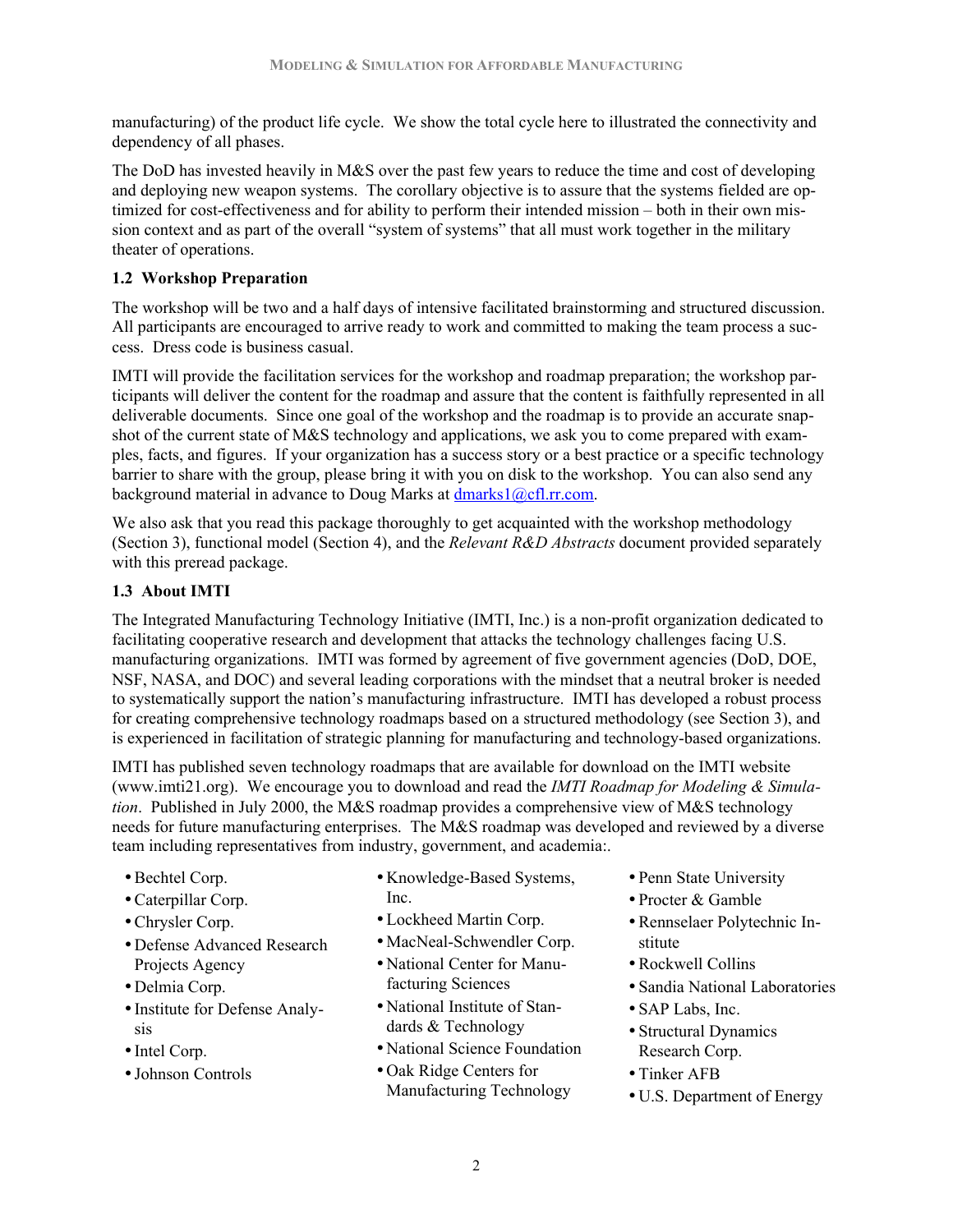## **2.0 BACKGROUND**

#### **2.1 Business Drivers for Improved Modeling & Simulation**

Despite significant progress in recent years, defense acquisition span times remain far too long to support a responsive defense community that must react quickly to changing global missions and technology advances. This increases the danger of fielding outdated technologies, inflates development costs, and jeopardizes implementation milestones. Design changes throughout the development cycle to respond to revised performance requirements or budgets are common, further increasing development cost and time.

DoD has made significant investments in M&S under the aegis of the DoD Modeling  $&$  Simulation Master Plan (DoD 5000.59-P) and initiatives such as Simulation Based Acquisition (SBA). However, the focus of these efforts has primarily been on synthetic environments, simulation architectures such as HLA (High Level Architecture), and simulation to support wargaming, operations analysis, and training. Such tools are vital to developing and refining requirements as an input to the acquisition process, aiding in understanding the relationship of needs and costs across the entire life-cycle of the weapon system. However, excluding high-visibility programs such as Joint Strike Fighter, focus on the design and manufacturing aspects of the acquisition process has been inadequate to drive radical improvements.

The DoD M&S Master Plan does address a broad vision for exploitation of M&S in system development (Figure 2) ; however, this vision does not extend much beyond the identification of virtual prototyping and virtual field-testing as tools for streamlining the development process.

Better integration of the design and manufacturing phases is widely accepted to be a key driver of reducing time from concept to delivery. The disciplines of concurrent engineering and integrated product/process development (IPPD) have made great strides towards integrating producibility and other manufacturing concerns in the design process. However, for major system acquisitions the gap between completion of Concept Definition and delivery of the first production unit remains one measured in years. Also, despite better integration of the design and manufacturing domains, a "final" production configuration still undergoes numerous changes after delivery of the first unit. This greatly complicates operation and maintenance (O&M), since training, maintenance, repair, and logistics supply must support each production variation.

Modeling and simulation is the key to optimizing the total product and system design before production; for optimizing the design for speed, quality, and affordability in production; and for optimizing the production processes so that they are in place and ready to execute upon production go-ahead. Maturation of the enabling technologies will enable system developers to slash months and years of development time, and reduce costs by 50% or better from current design/build/test/fix practices.

What M&S brings is the ability to iteratively evaluate, test, and validate product and process designs in the virtual realm. This will radically reduce the number of formal design changes that must be implemented in the development process. AFRL reports that one recent weapon system program had 90,000 engineering drawing revisions at an average cost of \$16,980 per revision – a total of more than \$1.5 billion because the design process couldn't "get it right the first time." <sup>1</sup>

A certain percentage of design change is unavoidable – requirements do evolve over time in response to external factors. Budget changes may dictate redesign to fit reduced funding profiles; revised threat/competitive assessments may dictate higher performance; or a newly emerging technology may offer improvements in cost or capability that warrant inclusion. However, M&S will not only enable designers to minimize unnecessary changes, it will enable them to respond quickly to desired changes, thus reducing impact on acquisition time and cost.

 $\overline{a}$ <sup>1</sup> *Integrated Manufacturing Simulation for Affordability, A White Paper*, AFRL, March 2001.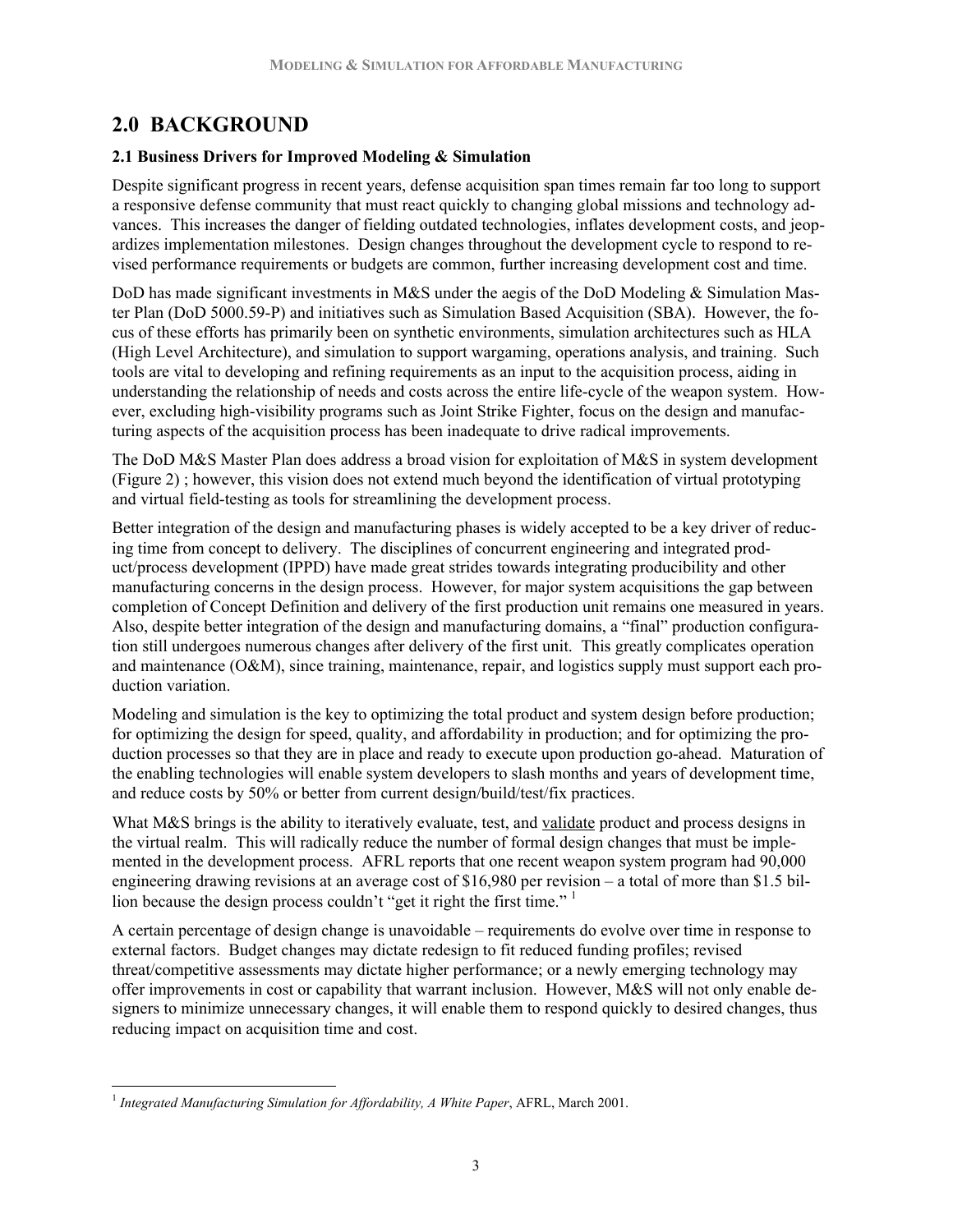

**Figure 2. Vision of M&S Support to the Acquisition Process (from the DoD Modeling & Simulation Master Plan, DoD 5000.59-P)**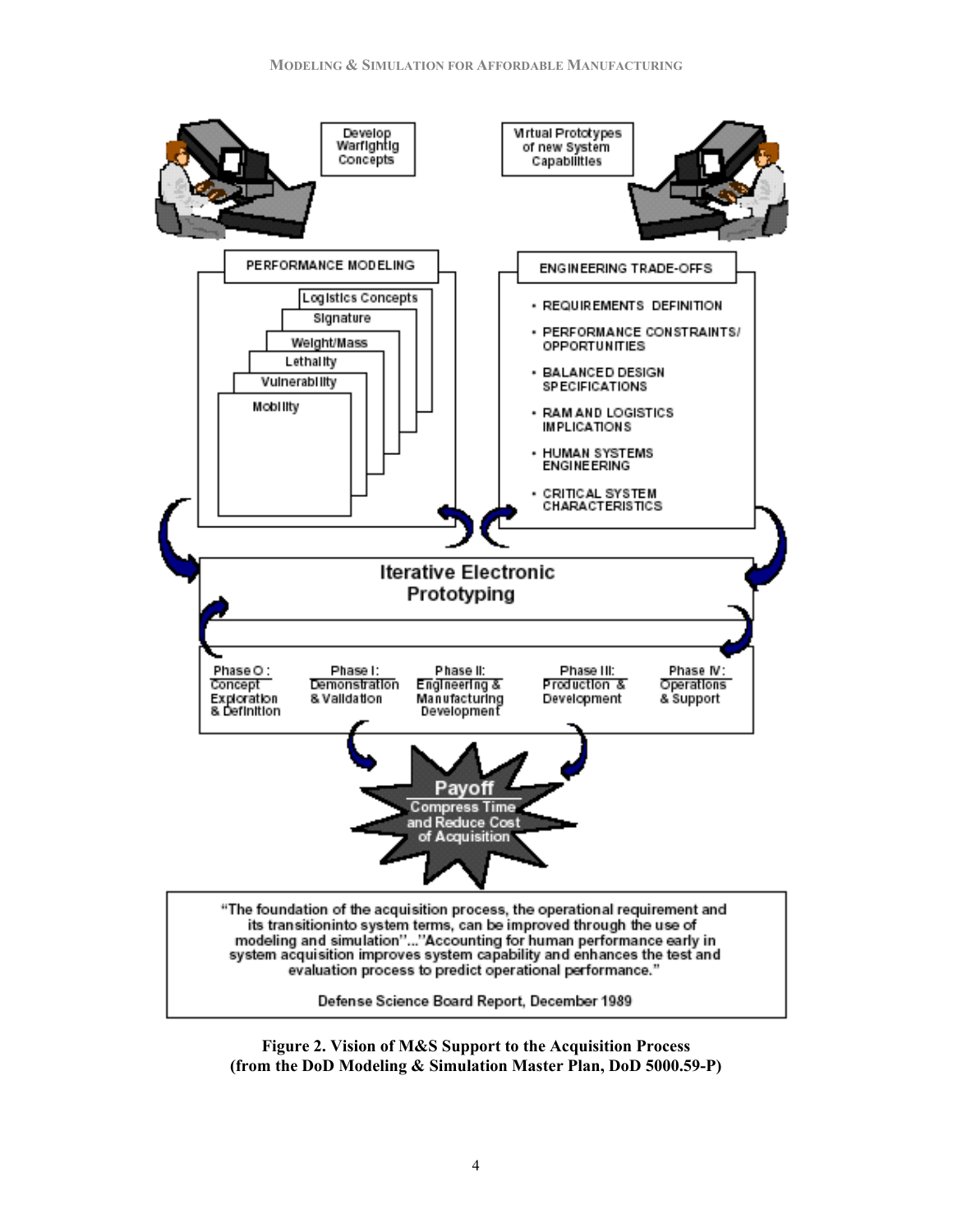#### **2.2 Technology Challenges**

While the benefits of improved M&S may be difficult to quantify, there is no disagreement that the potential for benefit is profound. All of the technology-focused federal agencies are pursuing major initiatives in the form of studies and R&D programs. Table 1 identifies a few of the notable activities as of March 2001.

| <b>Program</b>                                                        | <b>Agency</b>                    |
|-----------------------------------------------------------------------|----------------------------------|
| <b>Advanced Engineering Environments</b>                              | <b>National Research Council</b> |
| Defense Manufacturing in 2010 and Beyond                              | <b>National Research Council</b> |
| <b>Engineering of Complex Systems (ECS)</b>                           | <b>Office of Naval Research</b>  |
| <b>Engineering Research Center for Computational Field Simulation</b> | <b>NSF</b>                       |
| High Level Architecture (HLA) for Distributed Simulation              | Do <sub>D</sub>                  |
| Intelligent Synthesis Environment (ISE)                               | <b>NASA</b>                      |
| <b>MISSION</b>                                                        | <b>NIST</b>                      |
| <b>Simulation Assessment Validation Environment (SAVE)</b>            | <b>USAF</b>                      |
| <b>Simulation Based Acquisition (SBA)</b>                             | <b>DoD</b>                       |
| <b>Simulation Based Design (SBD)</b>                                  | <b>DARPA</b>                     |
| <b>Systems Integration for Manufacturing Applications (SIMA)</b>      | <b>NIST</b>                      |

#### **Table 1. Major Federal Initiatives in M&S**

Although much has been accomplished in the development and application of M&S, there is still much to do. M&S applications have revolutionized product design over the last two decades; integration of applications into design "systems" has streamlined the design-to-manufacturing process. Manufacturing process simulation is providing the ability to make better decisions from a wider range of options. However, process simulation is focused on a case-specific basis with simulation tools tailored to high-need areas. As a result, there remain significant gaps in M&S technology – particularly in the provision of a general toolset that can be integrated across diverse manufacturing processes. The tools have matured and examples of impact have become more prevalent, but the ultimate success – the pervasive application of M&S tools to greatly reduce life-cycle product cost – is yet to be realized.

M&S must become THE method for product and process design. This requires both technological and cultural change. M&S tools are too often the domain of experts whose work is parallel to the product development effort. To integrate into the critical path, M&S must be used by the design team as an extension and support normal activities. The results must be presented in forms that can be understood and applied, without waiting for analysis and expert interpretation. The systems must be on-line as part of the design process and results must be timely. These technological capabilities will enable a shift in the design and manufacturing culture to the routine use of a rich suite of M&S tools to optimize designs quickly for performance, cost, and manufacturability.

In March 2000, AFRL convened a Technology Blue Ribbon Panel (TBRP) to address issues and challenges related to M&S for manufacturing in the defense community. The TBRP effort conducted an extensive research of published studies and conference and workshop proceedings to identify manufacturing M&S technology voids and barriers to implementation. In addition, the team conducted several one-day visits to various prime contractors, government organizations, and software vendors to identify and validate technology voids and gain insight into each company's needs and current information technology modernization plans. At a high level, the TBRP identified five technology voids it considered critical:

- 1. Physical representation
- 2. New and improved tools
- 3. Database integration
- 4. Ease of use
- 5. Training.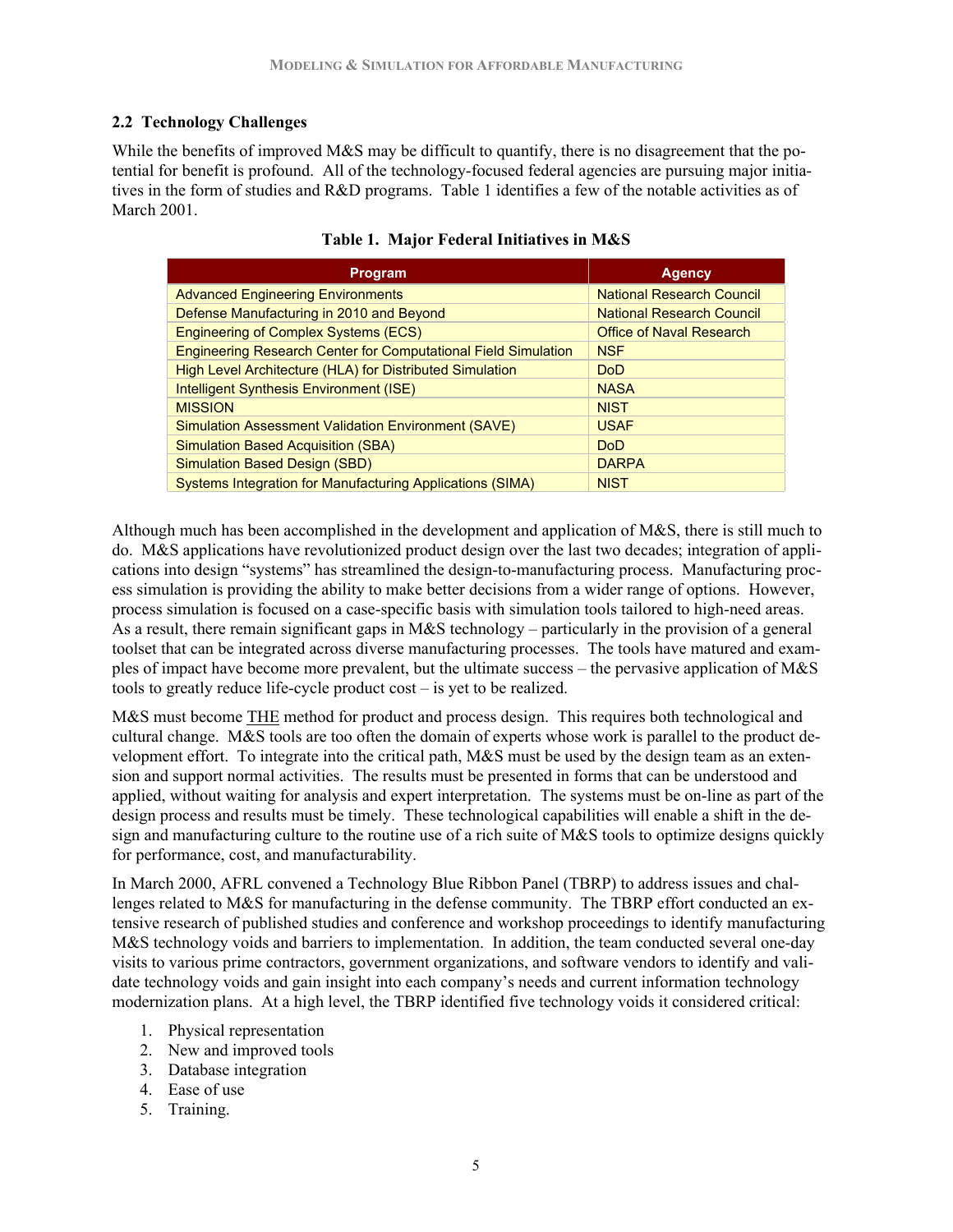#### **The Barriers**

Although there has been a significant increase in the capabilities of commercially available M&S tools over the past several years, there are still many holes. The amount of time it takes to develop models and run simulations is too large to allow widespread use of the technology. Improvements in terms of rapid modeling, model modification, and analysis preparation can go a long way toward simplifying their use. In addition, the use of feature-driven designs and knowledge bases can significantly decrease modeling time. Tools that support multifunction optimization, process planning as a by-product of the development, and real-time cost as an independent variable are either immature or nonexistent.

The development and maintenance of databases and knowledge bases for design is a challenging and significant investment for any company or industry sector. A knowledge base that includes design allowables, reliability, producibility, cost, and other essential information is critical to achieving significant reductions in design time and for accelerating the development and insertion of new materials and manufacturing processes into the future product realization process.

Another key problem with the current M&S state of the art is the lack of tool and data integration. Some vendors do provide a monolithic integration approach for their own tool suite; however, this does not support individual tool selection and is certainly not "open" in any sense. By developing and applying open standards to appropriate design and analysis data, the M&S vendor community can provide a more flexible environment that will support best-in-class tools, legacy data and ultimately lead to widespread use of the technology. Many companies are investing heavily in master model systems to integrate databases across all aspects of their business. Integration of product engineering information is a high priority, but the larger strategy is to facilitate the transfer of information and data digitally among all enterprise functions. Integration of engineering, manufacturing, product support, and maintenance and repair knowledge will enhance the early design process and dramatically reduce the amount of design changes, quality problems, and time associated with fielding a new system. Master model systems that integrate CAD, CAE, and visualization tools with predictive models are being developed, with links to management functions, document management functions, and enterprise resource management (ERM) systems. These investments, while providing limited solutions for an internal architecture, will be difficult to implement across the extended base of suppliers and subsystem integrators, especially given the trends of increased outsourcing of engineering, manufacturing, and product support functions.

Design and manufacturing M&S tools available today tend to be training intensive and require experts to use them. Employing immersive environments and desktop visualization techniques along with a rapid modeling capability will significantly improve their usability. With these improvements, the training process becomes less cumbersome and reduces or eliminates the requirement for M&S experts.

A report currently being developed by Antoinette Maniatty of Rensselaer Polytechnic Institute (RPI) provides an excellent overview of current barriers to improved M&S capabilities for design and manufacturing. Briefly summarized, these are:

- Inadequate simulation capabilities (fidelity of simulation codes and ability to simulate complex phenomena)
- Difficult of use (expert knowledge needed for performing simulations)
- Lack of simulation synthesis (inability to integrate multiple codes, or integrate designs into the simulation environment)
- High cost of developing tailored simulation capabilities
- Ability to accommodate uncertainty
- Psychological and sociological barriers (acceptance of M&S tools as mainstream to the development process)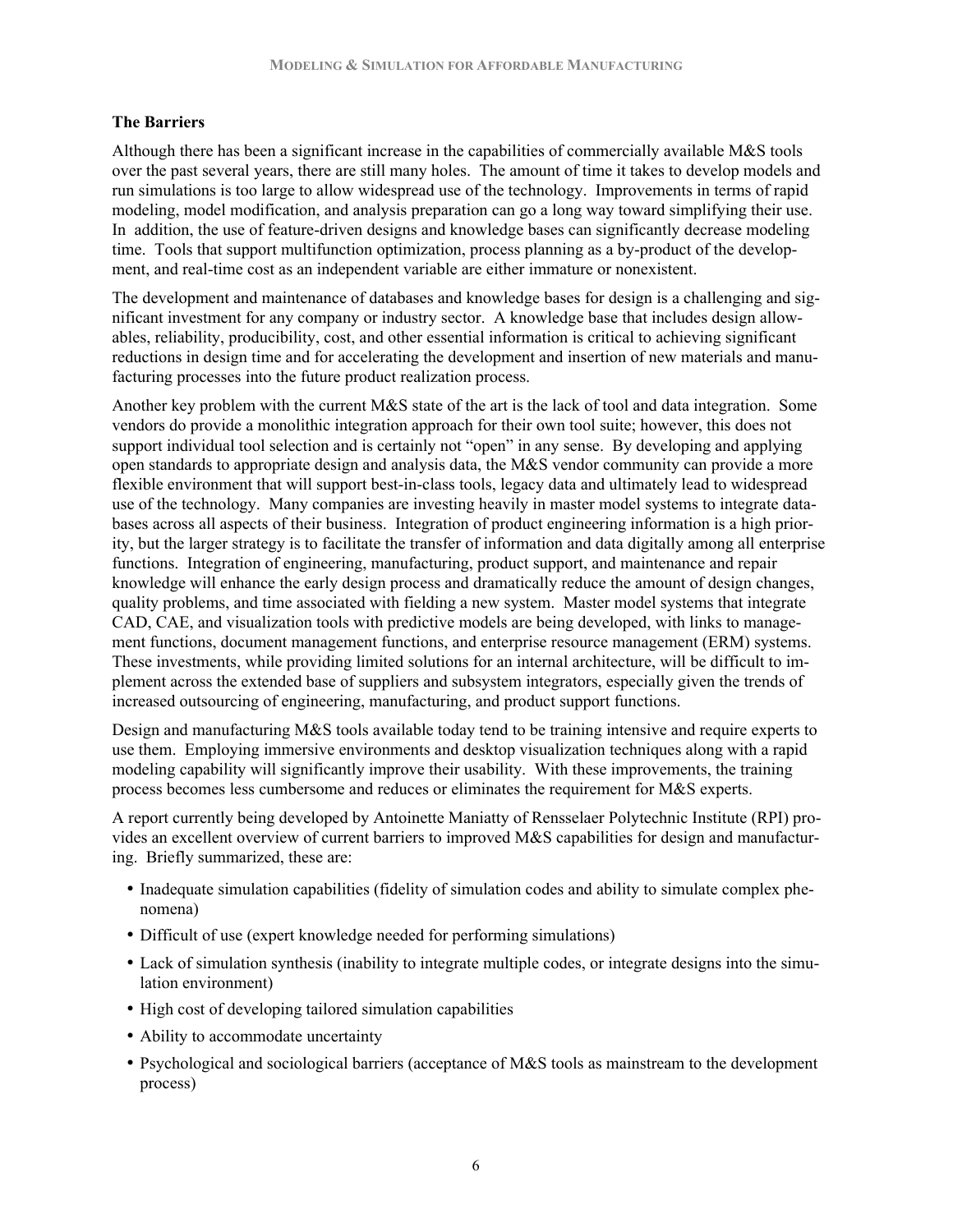## **3.0 WORKSHOP AGENDA AND METHODOLOGY**

#### **3.1 Workshop Agenda**

#### **Monday, 20 May**

| $6:00$ p.m. | Dinner and Welcome at Sheraton Safari Hotel |
|-------------|---------------------------------------------|
| 6:45        | Overview & Discussion of Workshop Process   |
| 8:00        | Adjourn                                     |

#### **Tuesday, 21 May**

| $7:30$ a.m. | Continental Breakfast                               |
|-------------|-----------------------------------------------------|
| 8:00        | Plenary Session: M&S Perspectives                   |
| 9:30        | <b>Functional Model Discussion</b>                  |
| 10:00       | <b>Breakout Session 1: Current State Assessment</b> |
| Noon        | Lunch – Brief report from each group on progress    |
| 1:00        | Return to Breakout Session 1                        |
| 2:00        | <i>Breakout Session 2: The Vision</i>               |
| 5:30        | Adjourn                                             |
|             |                                                     |

#### **Wednesday, 22 May**

| $7:30$ a.m. | Continental Breakfast and Team Progress Reports                 |
|-------------|-----------------------------------------------------------------|
| 8:30        | <b>Breakout Session 3: Goals and Requirements</b>               |
| Noon        | Lunch                                                           |
| 1:00        | Completion of Goals, Requirements, & Timeframes                 |
| 3:30        | Identification of Critical Capabilities (Top 10 for each Group) |
| 4:30        | Presentation of Critical Capabilities                           |
| 5:30        | Adjourn                                                         |

#### **Thursday, 23 May**

| $7:30$ a.m. | Continental Breakfast and Prioritization of Critical Capabilities |
|-------------|-------------------------------------------------------------------|
| 9:00        | Group Discussions: Action Imperatives                             |
| 9:30        | <i>Breakout Session 4:</i> Action Imperatives and Next Steps      |
| 11:30       | Group Report-out                                                  |
| Noon        | Adjourn                                                           |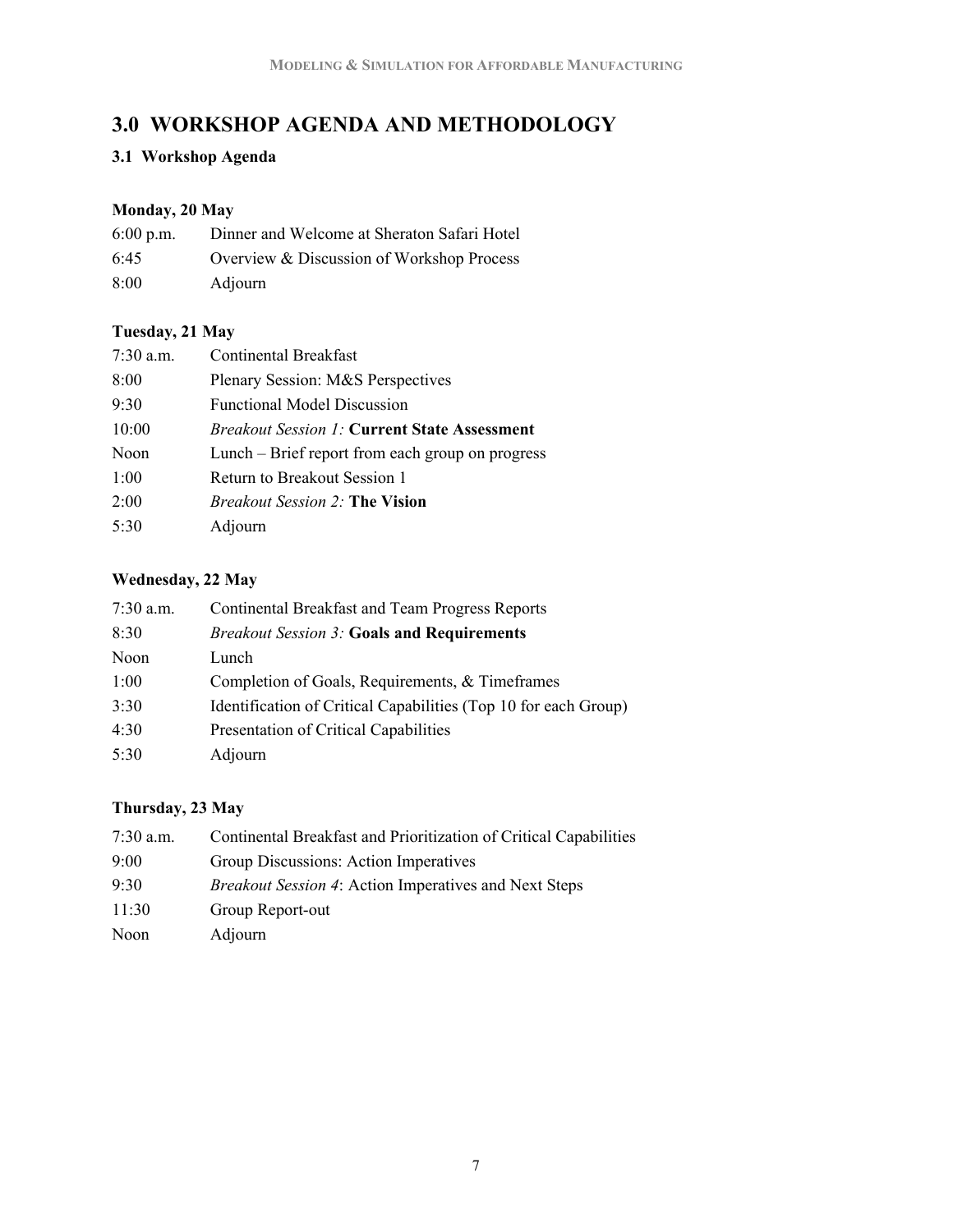#### **3.2 Workshop Methodology**

The conduct of the workshop and the organization of the roadmap will be based on a functional model that defines the areas of emphasis for M&S. A draft of that model for consideration and consensus is shown in Figure 3 below. Definitions for each of the model's elements are provided on the following page.

The workshop will be a combination of large and small group activities. Four breakout groups will address the respective top-level "elements" of the functional model:

- 1. Product Design and Optimization
- 2. Manufacturing Processes and Materials
- 3. Life-Cycle Integration
- 4. M&S Infrastructure.

Facilitator/scribe teams provided by IMTI will lead each group through a structured process to define and document:

- The **current state** of M&S application
- The **vision** for the future
- A **migration plan** (goals and requirements with a time basis) for achieving the vision
- **Critical capabilities** (top priority items) that must be addressed to assure success.

After the workshop, IMTI will distribute a copy of all the in-process outputs and within 30 days produce a draft roadmap for review and comment by the workshop participants. Two to 4 weeks is allocated for the review process. The draft document will be updated and a final version distributed to all workshop attendees in the mid-August timeframe.



**Figure 3. The Functional Model for the M&S Workshop and Technology Roadmap**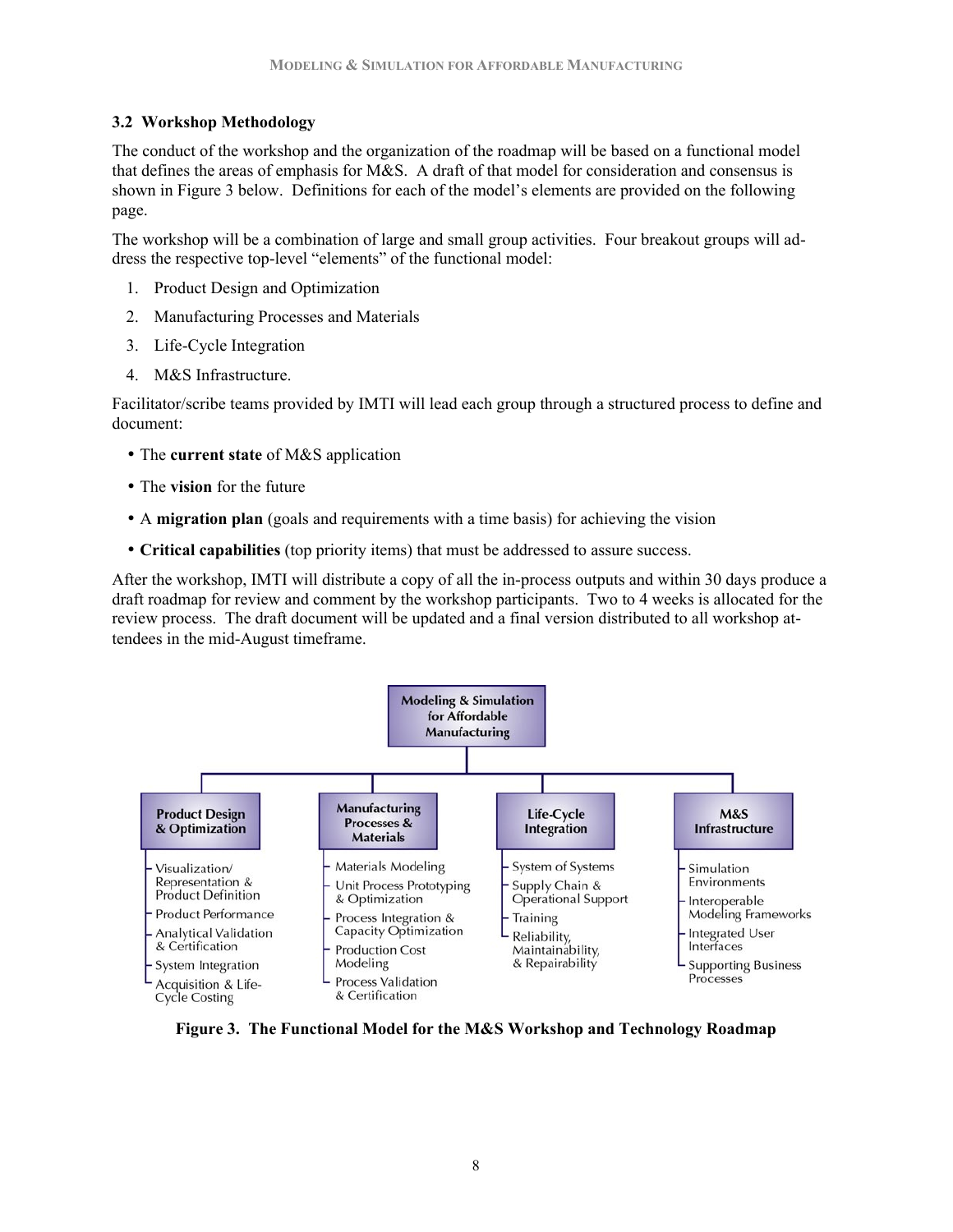#### **Element Definitions for the M&S Functional Model**

| <b>Product Design &amp; Optimization</b>                                   |                                                                                                                                                                                                                                                                                                                                                                                                                                                                                                                                                                    |  |
|----------------------------------------------------------------------------|--------------------------------------------------------------------------------------------------------------------------------------------------------------------------------------------------------------------------------------------------------------------------------------------------------------------------------------------------------------------------------------------------------------------------------------------------------------------------------------------------------------------------------------------------------------------|--|
| Visualization/<br><b>Representation &amp;</b><br><b>Product Definition</b> | Includes all functionality associated with accurate visual portrayal/depiction of<br>objects, processes, interactions, interfaces, and effects in a simulation environ-<br>ment, and underlying mathematical, science-based characterization and definition<br>of modeled/simulated elements sufficient to accurately drive engineering, manu-<br>facturing, and other downstream processes. Includes the conceptualization, crea-<br>tion, capture, control, and depiction of the product and its associated features<br>based on defined requirements and goals. |  |
| <b>Product</b><br>Performance                                              | Includes all functionality associated with simulating and evaluating, in a virtual envi-<br>ronment, performance attributes of the product such as size, weight, strength, ma-<br>terial properties, operating environment, reliability, availability, maintainability, sup-<br>portability, interoperability, and operational effectiveness attributes such as speed,<br>lethality, survivability, aerodynamic performance, fluid dynamics, and similar attrib-<br>utes.                                                                                          |  |
| Analytical<br><b>Validation &amp;</b><br>Certification                     | Includes all functionality associated with assuring that modeling and simulation<br>codes, applications, and their products are accurate and verifiable in all respects.                                                                                                                                                                                                                                                                                                                                                                                           |  |
| <b>System Integration</b>                                                  | Includes modeling and simulation related to integration of complex, multi-<br>element/multi-component/multi-subsystem products. Includes physical intercon-<br>nection, mechanical and electrical interfaces, chemical/material interactions, soft-<br>ware interfaces, component accessibility, system reliability and related dependen-<br>cies, and similar attributes.                                                                                                                                                                                         |  |
| <b>Acquisition &amp; Life-</b><br><b>Cycle Costing</b>                     | Includes determination of product cost and associated affordability tradeoffs with<br>various price and performance factors. Includes specific cost factors related to<br>overall product life cycle attributes, including hardware and software development;<br>testing and operational evaluation; manufacture; operation and maintenance fac-<br>tors such as sparing, replacement/repair, transport, training; and environmental<br>requirements such as recycle, reuse, and disposal.                                                                         |  |
| <b>Manufacturing Processes &amp; Materials</b>                             |                                                                                                                                                                                                                                                                                                                                                                                                                                                                                                                                                                    |  |
| <b>Materials Modeling</b>                                                  | Includes all aspects of M&S related to capture, representation (both visual and<br>mathematical), and manipulation of material properties, including hardness, ductil-<br>ity, malleability, conductivity, crystalline structure, viscosity, reactivity, porosity, re-<br>sistivity, conductivity, and similar attributes.                                                                                                                                                                                                                                         |  |
| <b>Unit Process</b><br><b>Prototyping &amp;</b><br>Optimization            | Includes all aspects of M&S related to evaluation of effectiveness, quality, and effi-<br>ciency of a new or modified manufacturing process, and tailoring to realize the best<br>process results within defined parameters. Includes manufacturability aspects<br>such as material selection, part and feature complexity, tolerances, assembly in-<br>terfaces, process options, and similar factors.                                                                                                                                                            |  |
| <b>Process Integration</b><br>& Capacity<br>Optimization                   | Includes all aspects of M&S related to evaluation of multiple interrelated manufac-<br>turing processes intended to produce single or multiple products, and tailoring to<br>achieve the best results (cost, quality, throughput, and time) for the total manufac-<br>turing activity.                                                                                                                                                                                                                                                                             |  |
| <b>Production Cost</b><br><b>Modeling</b>                                  | Includes all aspects of M&S related to determination and optimization of the cost of<br>manufacturing a given product or products.                                                                                                                                                                                                                                                                                                                                                                                                                                 |  |
| <b>Process Validation</b><br>& Certification                               | Includes all aspects of M&S related to assuring that a manufacturing process or<br>processes will perform consistently and reliably in accordance with the design in-<br>tent and specifications.                                                                                                                                                                                                                                                                                                                                                                  |  |
| (continued)                                                                |                                                                                                                                                                                                                                                                                                                                                                                                                                                                                                                                                                    |  |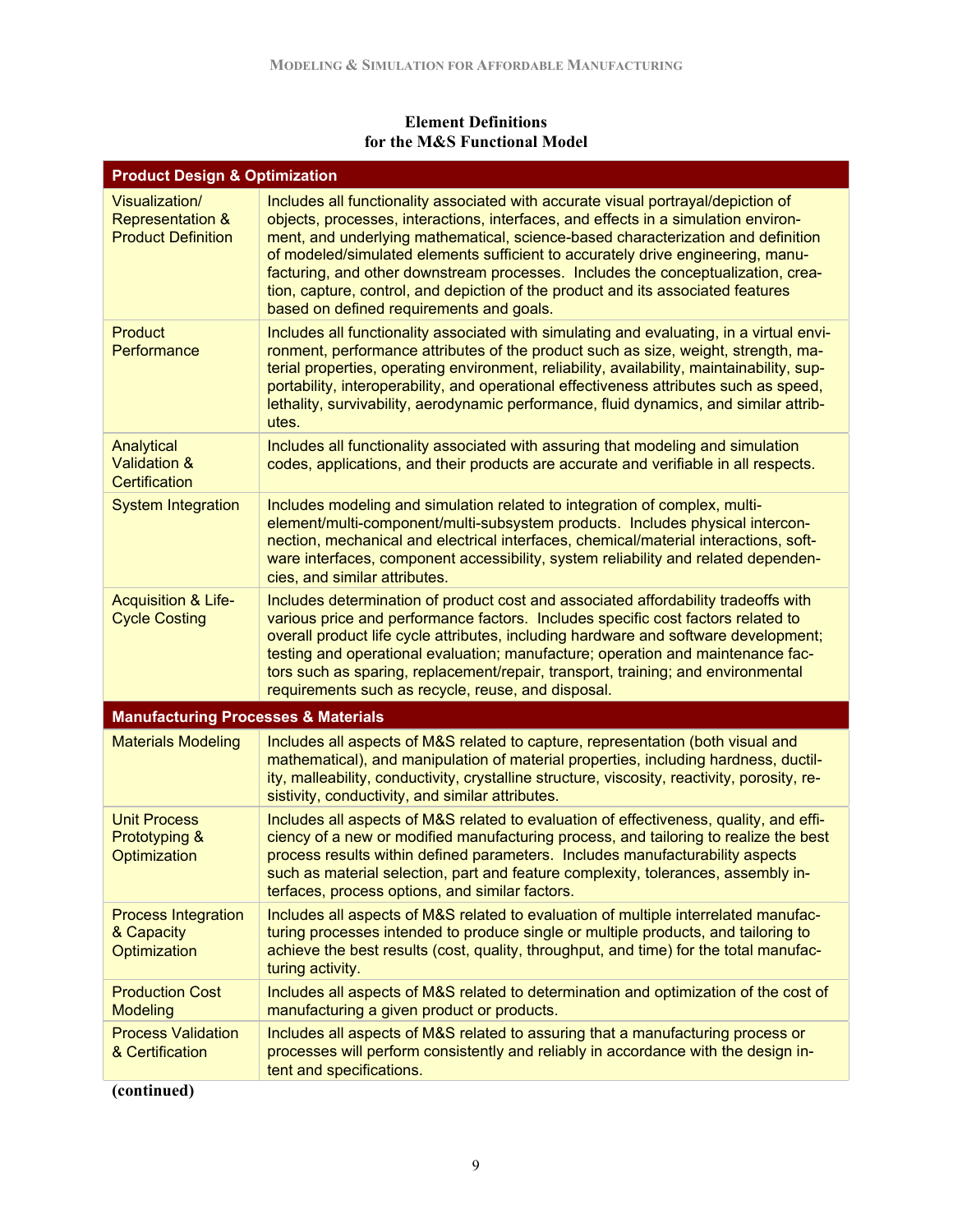| <b>Element Definitions</b>               |  |
|------------------------------------------|--|
| for the M&S Functional Model (continued) |  |

| <b>Life-Cycle Integration</b>                              |                                                                                                                                                                                                                                                                                                                                                                                                                                                                        |
|------------------------------------------------------------|------------------------------------------------------------------------------------------------------------------------------------------------------------------------------------------------------------------------------------------------------------------------------------------------------------------------------------------------------------------------------------------------------------------------------------------------------------------------|
| <b>System of Systems</b>                                   | Includes all aspects of M&S related to evaluating and optimizing the attributes and<br>performance of a product with respect to all other products with which it will interact<br>in operational usage. Includes issues such as material and component compatibil-<br>ity and interchangeability, logistics support, physical and other interfaces, and the<br>synergistic effectiveness of all interrelated systems to meet the customer's goals<br>and requirements. |
| <b>Supply Chain &amp;</b><br>Operational<br><b>Support</b> | Includes all aspects of M&S related to logistics with respect to design, optimization,<br>and delivery of spares, consumables, and other support of the end product, in-<br>cluding deployment and transport; provision of spares, consumables, and data;<br>maintenance levels and concepts; and overall supportability.                                                                                                                                              |
| <b>Training</b>                                            | Includes all aspects of M&S related to design, optimization, and delivery of training<br>for and with the end product for operational use and support, including virtual and<br>constructive training and integration of virtual and constructive training with live<br>training.                                                                                                                                                                                      |
| Reliability,<br>Maintainability,<br>& Repairability        | Includes all aspects of M&S related to design and implementation of servicing of<br>the delivered product, including product, component, and material service life; and<br>concepts and designs for operational troubleshooting, problem isolation, re-<br>pair/replacement, and refurbishment for return to operational status.                                                                                                                                       |
| <b>M&amp;S Infrastructure</b>                              |                                                                                                                                                                                                                                                                                                                                                                                                                                                                        |
| <b>Simulation</b><br><b>Environments</b>                   | Includes the common computing resources, methods, applications, tools, and<br>codes needed to support any and all modeling and simulation requirements and<br>enable integration and interaction of different applications and tools with necessary<br>fidelity and speed.                                                                                                                                                                                             |
| Interoperable<br><b>Modeling</b><br><b>Frameworks</b>      | Includes all standards and protocols required to enable "plug and play" interaction<br>of different modeling and simulation tools.                                                                                                                                                                                                                                                                                                                                     |
| <b>Integrated User</b><br><b>Interfaces</b>                | Includes all visualization and command and control functionality required to enable<br>users to operate and interact with modeling and simulation applications as an inte-<br>grated element of any discipline/domain toolset. Includes the ability, for example,<br>to invoke analytical simulation from directly within a CAD application.                                                                                                                           |
| <b>Supporting</b><br><b>Business</b><br><b>Processes</b>   | Includes all aspects of enterprise management and program management and<br>support that enable and facilitate the application of modeling and simulation capa-<br>bilities across the various phases of the product life cycle, including concept defini-<br>tion, product and process design and validation, manufacturing execution, opera-<br>tional test and evaluation, and logistics support.                                                                   |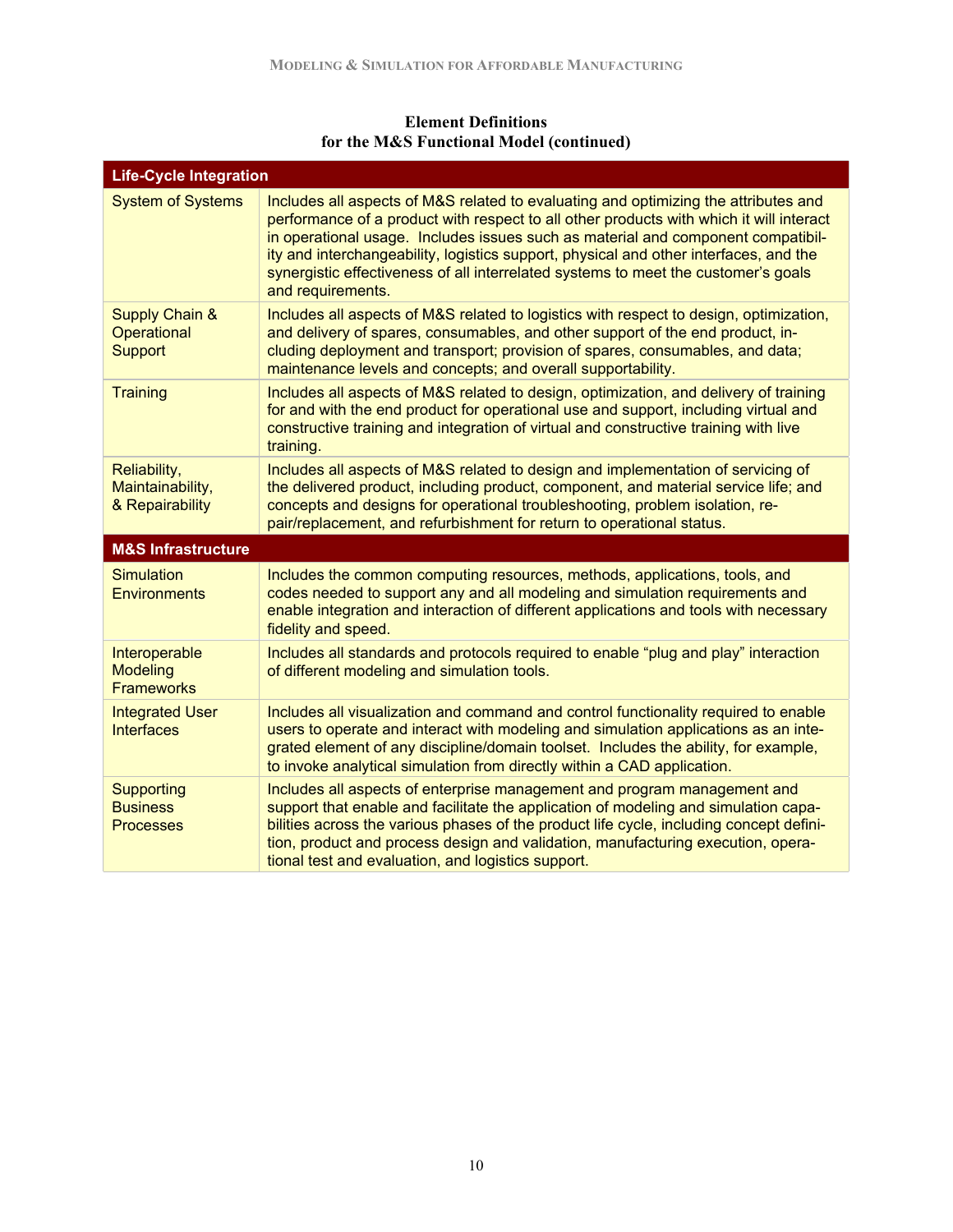# **Appendix A Workshop Logistics**

#### **Hotel and Reservation Information**

The workshop will be held May 20-23 at the Sheraton Safari Hotel at Lake Buena Vista, Florida. The activities begin at 6 p.m. on Monday, May 20th with a dinner and an introduction to the workshop goals and methodology. If you have not already finalized your flight plans, you should plan to fly in by 4 pm to arrive in time for the evening dinner and work session.

If you have not already made your reservations at the Sheraton Safari, please call **1-800-423-3297** and be sure to tell them you are with the IMTI Modeling and Simulation Workshop.

The Sheraton Safari is one of the most unique hotels in the Sheraton system. Located just minutes away from such local attractions as the Magic Kingdom, Disney-MGM Studios, Epcot, and Disney's Animal Kingdom, the 489



room hotel includes 393 guest rooms, 90 safari suites, and six deluxe executive suites.

The workshop will adjourn at noon on Thursday, May 23 in time for afternoon flights. Please allow at least 2 hours for getting back to the airport, checking in, and getting through security.

#### **Transportation**

Lake Buena Vista is about 18 miles west of Orlando International airport. The Sheraton provides a shuttle service from the airport to the hotel (about a 30-minute ride). Cost is \$10 per person, one way. You have to reserve at least 4 hours ahead by calling the hotel at **1-800-423-3297**. You can also take a taxi from the airport, but fares run around \$20.

#### **Directions to the Sheraton Safari Hotel from Orlando International Airport**

- 1. Follow the signs when leaving the airport to SR 528/Beeline Expressway. This is a toll road.
- 2. Take 528 West to I-4 West for approximately 10 miles.
- 3. Take I-4 West for approximately 3 miles to Exit #27 Lake Buena Vista.
- 4. Turn right at the traffic light at the base of the off ramp on to SR 535/Apopka-Vineland Road North.
- 5. Follow SR 535 for approximately 1/4 of a mile to the second traffic light at Palm Parkway.
- 6. Hotel is on the corner on the right-hand side.

#### **IMTI Contact Information**

Mary Ann Merrell, IMTI, (865) 927-4135; e-mail merrel1@Bellsouth.net

Raymond Walker, IMTI, (561) 878-1701; e-mail raymwalk@aol.com

Richard Neal, IMTI, (865) 947-7000; e-mail imti1@msn.com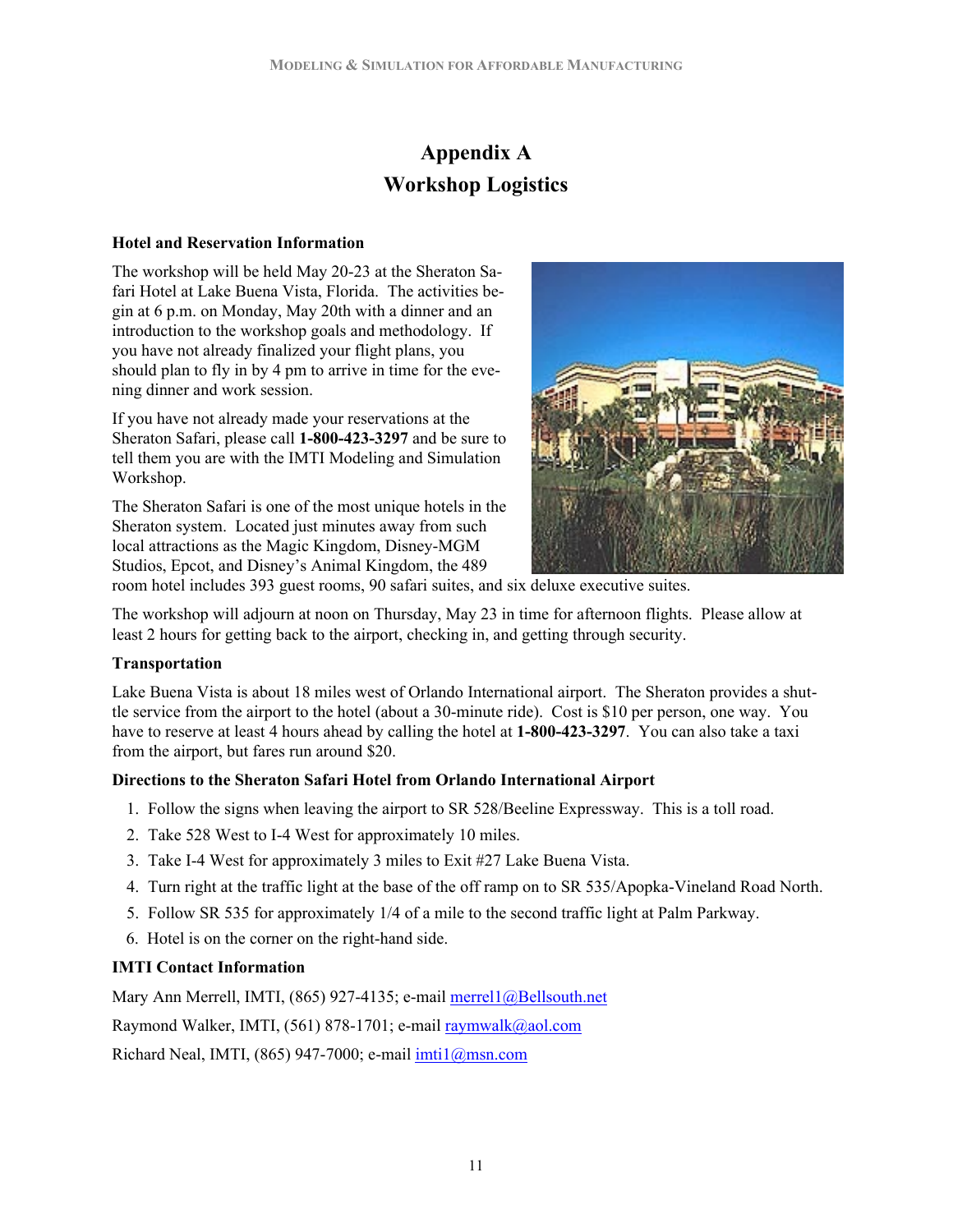# **APPENDIX B IMTI Workshop Staff**

**Richard E. Neal**, IMTI Executive Director, has 30 years of experience in engineering and manufacturing technology development and management. He served with Lockheed Martin Energy Systems and its predecessor, Union Carbide, from 1970 to 1999 at the DOE Oak Ridge Y-12 Plant, in which capacity he led the Integrated Manufacturing Technology Roadmapping (IMTR) project (the precursor to IMTI) and predecessor programs such as the Next-Generation Manufacturing (NGM) project and Technologies Enabling Agile Manufacturing (TEAM). Mr. Neal serves on advisory boards for several academic institutions including the Technical Advisory Board for Pellissippi State Community College, the Industrial Engineering Advisory Board at the University of Tennessee, and the Modeling and Simulation Research Center Advisory Board for Georgia Tech University; and on manufacturing committees including a National Research Council Study of the Totally Integrated Munitions Enterprise (TIME) program of the U.S. Army, a Roundtable on Manufacturing in the U.S. and Canada, a visionary forum convened by the National Coalition for Advanced Manufacturing to seek consensus on manufacturing Grand Challenges, and several panels formed by the National Science and Technology Council. Mr. Neal has a BS and an MS in Electrical Engineering from the University of Tennessee.

**William D. Brosey** has held a number of positions at the DOE Oak Ridge Y-12 Plant, including Senior Development Staff, Group Leader, and Program Manager. He has been involved in both technology development and management in the Development Division of Y-12, and industrial partnering activities with the Textile and Transportation Industries through the Oak Ridge Centers for Manufacturing Technology (ORCMT). His involvement with manufacturing technology planning began with the NGM project, where he served on the Integration Team, Manufacturing Processes and Equipment team, and the Roadmapping Task Force. He also served as co-PI on the IMTR project. Mr. Brosey has a BS in Physics from David Lipscomb University and an MS in Materials Science from Vanderbilt University.

**David Dilts** is a professor in the Owen School of Business at Vanderbilt University, and serves as Director of the Management of Technology program. He has nearly 30 years of experience related to business management and manufacturing technology. He previously served as Professor of Management Sciences, University of Waterloo, Ontario, Canada, and as Director of the Waterloo Centre for Integrated Manufacturing. Dr. Dilts has published more than 120 journal articles, conference papers and presentations, book chapters, books and monographs in two main research areas: integrated extended enterprises and service quality, and has presented more than 30 invited papers to international firms and universities in the U.S., Europe, and Asia. He has a PhD in Production/Operations Management & Management Science and an MBA in Operations Research from the University of Oregon, and a BA in Business Administration from California Polytechnic State University.

**A. Lynn Glover** has 20 years of experience in research, development, and production in support of nuclear operations and technologies at DOE's Oak Ridge facilities. She has exceptional facilitation skills and her experience in this area ranges from production, environmental, computing, roadmapping, and strategic planning, including offsite facilitation in California, North Carolina, and Pennsylvania, and public service facilitation for the local Planning Commission and school board. Formal facilitation training includes training as a teacher in problem-solving, decision making, issue determination/clarification, and problem/opportunity analysis. Ms Glover has an MS in Physics from Kent State University and a BS in Physics from Longwood College.